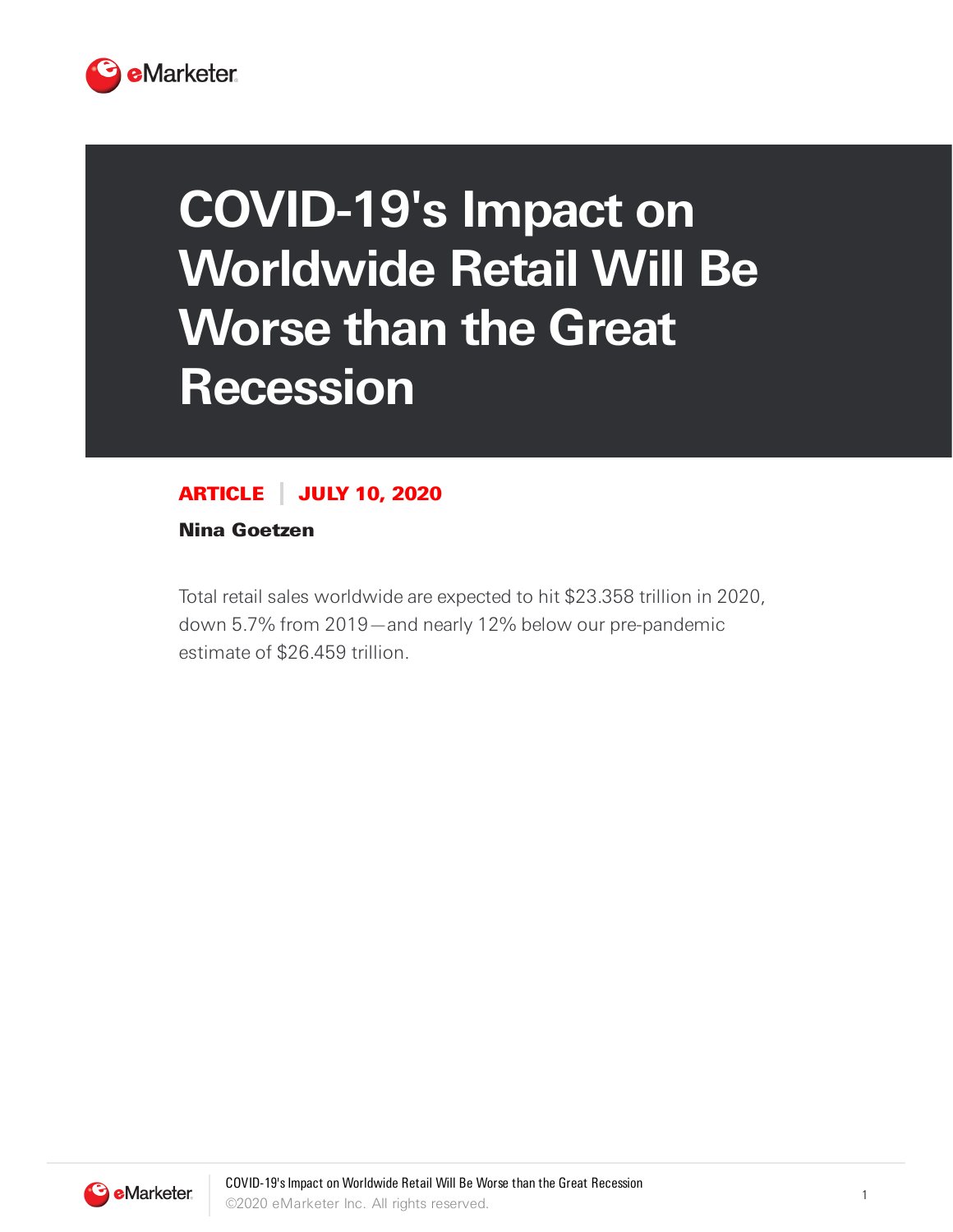

The magnitude of the downturn and pace of recovery will be harder on the retail market than the Great Recession. For context, the International Monetary Fund (IMF) estimates that worldwide GDP growth will contract 3% this year, compared with the 0.1% decline in 2009.

And when recovery does come, we expect it to be slower: After the 2008-2009 financial crisis, it took the majority of affected markets approximately one year for retail sales to return to pre-crisis levels. But for this crisis, we anticipate a longer recovery period of approximately two years. Most countries will return to pre-pandemic growth levels by 2022, though some northern European countries may resume normal growth by late 2021.

Recovery will be slower since direct impacts like store closures and disrupted supply chains will be exacerbated by secondary effects like slow exports and high unemployment. "Extended periods of below-